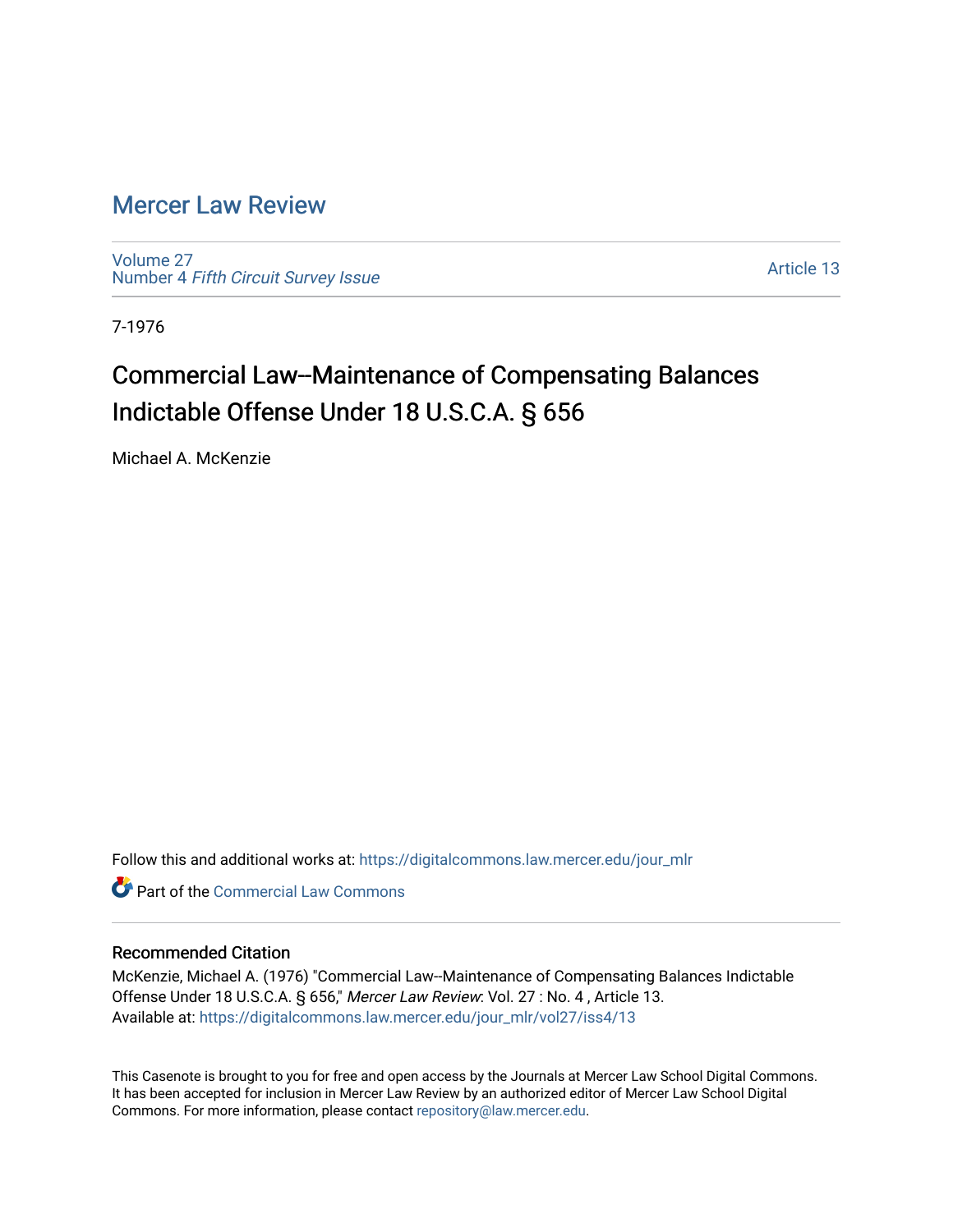## **NOTES**

### **COMMERCIAL LAW-MAINTENANCE OF COMPENSATING BALANCES INDICTABLE OFFENSE UNDER 18 U.S.C.A. §656**

In *United States v. Mann,'* the United States Court of Appeals for the Fifth Circuit upheld the validity of an indictment<sup>2</sup> which had charged defendant Mann, chief executive officer of the First National Bank of Waco, Texas, together with co-defendant Bank of the Southwest with conspiracy3 to willfully misapply the funds of Waco, through the maintenance of a non-interest bearing compensating balance at Southwest in return for a loan to Mann at preferential interest rates, in violation of **18 U.S.C.A. §656.1** The district court had dismissed the indictment for insufficiency and the United States appealed.

The conspiracy evolved due to Mann's desire to acquire the controlling interest of the Waco bank. **By** maintaining a compensating balance at Southwest,' Mann not only received a preferential interest rate on his loan,<sup>6</sup> but also caused the Waco bank to forego interest money that it otherwise would have received.

The federal statute involved in this case is quite old; the forerunner of **18 U.S.C.A. §656** was first promulgated in the late 19th century.' Using **§656,** however, to attack the maintenance of compensating balances as a

If two or more persons conspire either to commit any offense against the United States, or to defraud the United States, or any agency thereof in any manner or for any purpose, . . . each shall be fined not more than \$10,000 or imprisoned not more than five years, or both.

4. 18 U.S.C.A. **§656** (Rev. **1966):**

Whoever, being an officer, director, agent, or employee of, or connected in any capacity with any Federal Reserve Bank, member bank, national bank, or insured bank, . **.** . embezzles, abstracts, purloins, or willfully misapplies any of the monies, funds, or credits of such bank or any monies, funds, assets, or securities entrusted to the custody or care of such bank, . **.** . shall be fined not more than \$5,000 or imprisoned not more than five years or both **....**

5. Mann deposited \$4,000,000 of Waco's funds in a non-interest bearing account at Southwest in return for a loan from Southwest totaling \$4,000,000. Mann intended to use the loan proceeds to acquire controlling interest in Waco. **517** F.2d at 263.

**6.** Mann's loan from Southwest was listed at 3% per annum, notwithstanding the fact that Southwest's prime lending rate was at **8** 1/2% per annum. This lower rate resulted in a \$460,000 savings for Mann within a two year period. 517 F.2d at 263.

7. See REv. **STAT.** 5209, p. 1007 (1873-74). *See also* United States v. Britton, **107** U.S. 655, 2 S.Ct. 512, 27 L.Ed. 520 (1883).

<sup>1.</sup> **517** F.2d **259** (5th Cir. 1975).

<sup>2.</sup> *Id.* at 262.

<sup>3.</sup> **18** U.S.C.A. §371 (Rev. **1966):**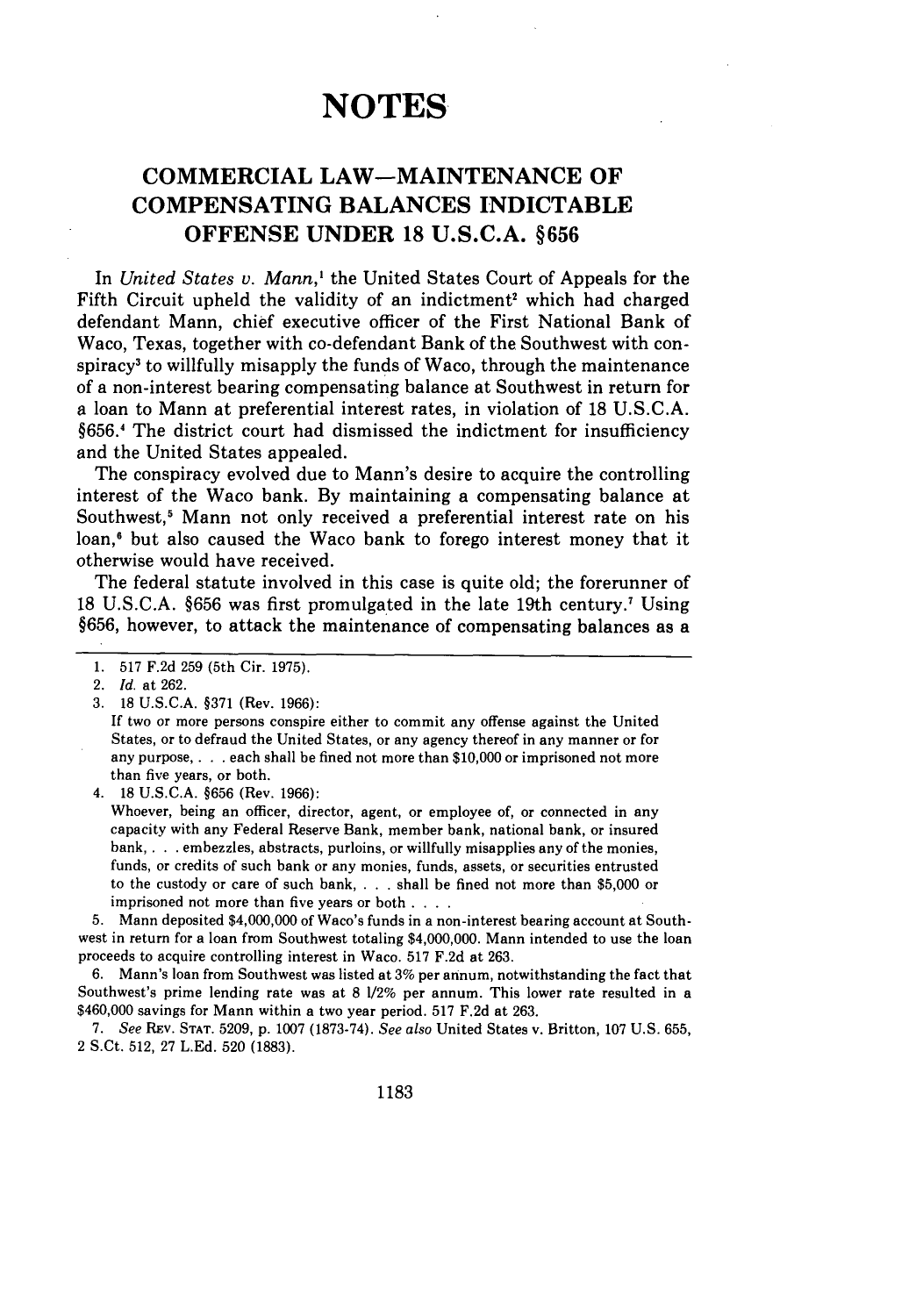willful misapplication of bank funds has evolved only since the promulgation of Banking Circular No. 31.8 The circular was sent to the presidents of all the national banks. It advised them that there were no cases "at the present time" construing the use of compensating balances to obtain a preferential interest rate loan to be a misapplication of bank funds under the criminal statutes, yet some such situations might exist that would warrant prosecutive action.

Even though the activities being attacked by the section may be relatively new, the essential elements of a substantive violation of 18 U.S.C.A. §656 have been clearly delineated.' Any indictment must contain the elements of the offense charged, fairly inform the defendants of the charge against which they must defend, and if a second action is brought, it must enable the defendants to plead a prior conviction or acquittal as a bar to that second action.<sup>10</sup> But more specifically, for an indictment to be sufficient to allege a violation of §656, it must include an allegation: (1) that the accused was an officer, director, etc. of a bank; (2) that the bank was connected in some capacity with a national or federally insured bank; (3) that the accused willfully misapplied the money, funds, etc. of said bank; and (4) that the accused acted with intent to injure or defraud said bank." In a prosecution under 18 U.S.C.A. §656, so long as the offense is set out in the language of the statute, it is not necessary that the indictment set forth the means by which the offense was committed."

Since the promulgation of Banking Circular No. 31 and prior to *Mann,* there has been only one case construing the use of compensating balances in return for loans to bank officials as a misapplication of bank funds in violation of 18 U.S.C.A. §656.<sup>13</sup> The first consideration by an appellate court of such an application of the statute occurred in *United States v. Brookshire,'4* decided last year by the Tenth Circuit Court of Appeals. The facts of *Brookshire* were strikingly similar to those of the present case. Brookshire, a bank president, in conjunction with another bank, used the same scheme employed by Mann, *(i.e.,* maintenance of a compensating balance in return for a preferential interest rate loan). He was indicted under §656 for willful misapplication of bank funds and was subsequently

12. United States v. Archambault, 441 F.2d 281, 283 (10th Cir.), *cert. denied,* 404 U.S. 843, 92 S.Ct. 140, 30 L.Ed.2d 78 (1971).

13. United States-v. Brookshire, 514 F.2d 786 (10th Cir. 1975).

14. *Id.*

<sup>8.</sup> Comptroller of the Currency, Banking Circular No. 31 (Oct. 1970). *See* 517 F.2d at 269. *9. See* Garrett v. United States, 396 F.2d 489, 491, (5th Cir. 1968), *cert. denied,* 393 U.S.

<sup>952, 89</sup> S.Ct. 374, 21 L.Ed.2d 364 (1968). 10. 517 F.2d at 266, *citing* Russell v. United States, 369 U.S. 749, 763-64, 82 S.Ct. 1038, 1047, 8 L.Ed.2d 240, 250-51 (1962).

<sup>11. 517</sup> F.2d at 267. *See* Garrett v. United States, 396 F.2d at 491. But see Ramirez v. United States, 318 F.2d 155, 157-58 (9th Cir. 1963), where the court suggested that intent to injure or defraud need not specifically be alleged because the allegation of willful misapplication sufficiently imports an intent to injure or defraud.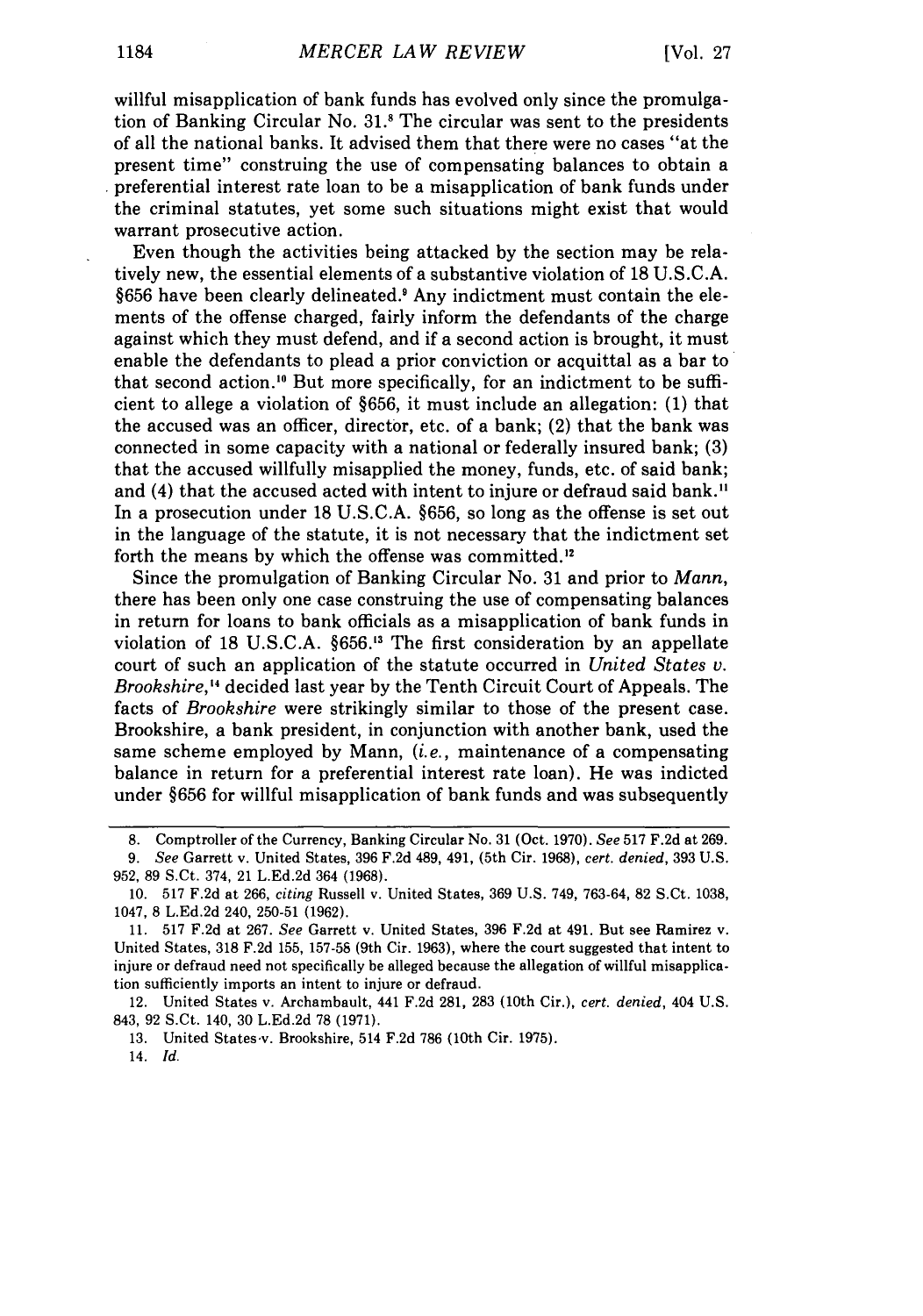convicted. The court found little merit in the defendant's contention that "willfully misapplies" is unconstitutionally vague and uncertain.<sup>15</sup> Also, since the indictment was set out in the language of the statute, the court had no trouble disposing with an attack on its sufficiency.<sup>16</sup> The defendant claimed a denial of equal protection in that he was wrongfully being singled out to test government theories as to the scope of **§656.** The court found that this statute did not invidiously discriminate as that considered in *Yick Wo v. Hopkins,'7* nor was selective enforcement, in itself, a federal constitutional violation.<sup>18</sup> The indictment did not create a new offense through the use of the words "willfully misapplies,"'9 nor was it an attempt to regulate private business through the use of a criminal prosecution.<sup>20</sup> *United States v. Insco<sup>21</sup>* provided little comfort to the defendant due to the fact that the record contained no proof of any open and constant practice **by** bankers to secure favors through the use of compensating balances. In *Insco* the court reversed the conviction of an unsuccessful candidate for federal office for failing to place an attribution clause on bumper stickers distributed **by** him, in violation of **18 U.S.C.A. §612.** Three factors led the court to this decision: **(1)** silence in the legislative history of the statute made it unclear whether Congress intended to encompass bumper stickers in the attribution clause requirement; (2) there had been a "universal practice" among candidates of not affixing such clauses to bumper stickers; and **(3)** the case was the first prosecution ever brought **by** the justice department. The court felt that Insco had been "lulled into the reasonable impression" that his actions were not criminal. Overall, the court in *Brookshire* concluded: that the indictment was sufficient; that the jury found the necessary intent to convict; and that the defendant had willfully misapplied the funds of his bank in order to obtain a personal favor.<sup>22</sup>

The court in *Mann* was faced with numerous defenses, many similar to the ones set forth in *Brookshire,* which they rejected in upholding the sufficiency of the indictment. In response to the defendant's contentions, the court held that it was not necessary for the indictment to allege that the bank had suffered any loss due to the action of the defendant.<sup>23</sup> Also, the government need not have alleged that the misappropriated funds were converted to the use of the defendants, $<sup>24</sup>$  nor was it necessary for the gov-</sup>

- 21. 496 F.2d 204, 208 (5th Cir. 1974).
- 22. 514 F.2d at 790.
- 23. 517 F.2d at 268, *citing* United States v. Richert, 459 F.2d 352, 354 (5th Cir. 1972).
- 24. 517 F.2d at 268, *citing* United States v. Fortunato, 402 F.2d 79, 82 (2nd Cir.), *cert.*

**<sup>15.</sup>** 514 F.2d at 788, *citing* United States v. Cooper, 464 F.2d 648, 652-53 (10th Cir. 1972), *cert. denied,* 409 U.S. 1107, 93 S.Ct. 901, 34 L.Ed.2d 688 (1973).

<sup>16. 514</sup> F.2d at 788, *citing* United States v. Archarnbault, 441 F.2d 281, 283.

<sup>17. 118</sup> U.S. 356, 6 S.Ct. 1064, 30 L.Ed. 220 (1886).

<sup>18. 514</sup> F.2d at 789, *citing* Oyler v. Boles, 368 U.S. 448, 456, 82 S.Ct. 501, 506, 7 L.Ed.2d 446, 453 (1961).

<sup>19. 514</sup> F.2d at 789.

<sup>20.</sup> *Id.*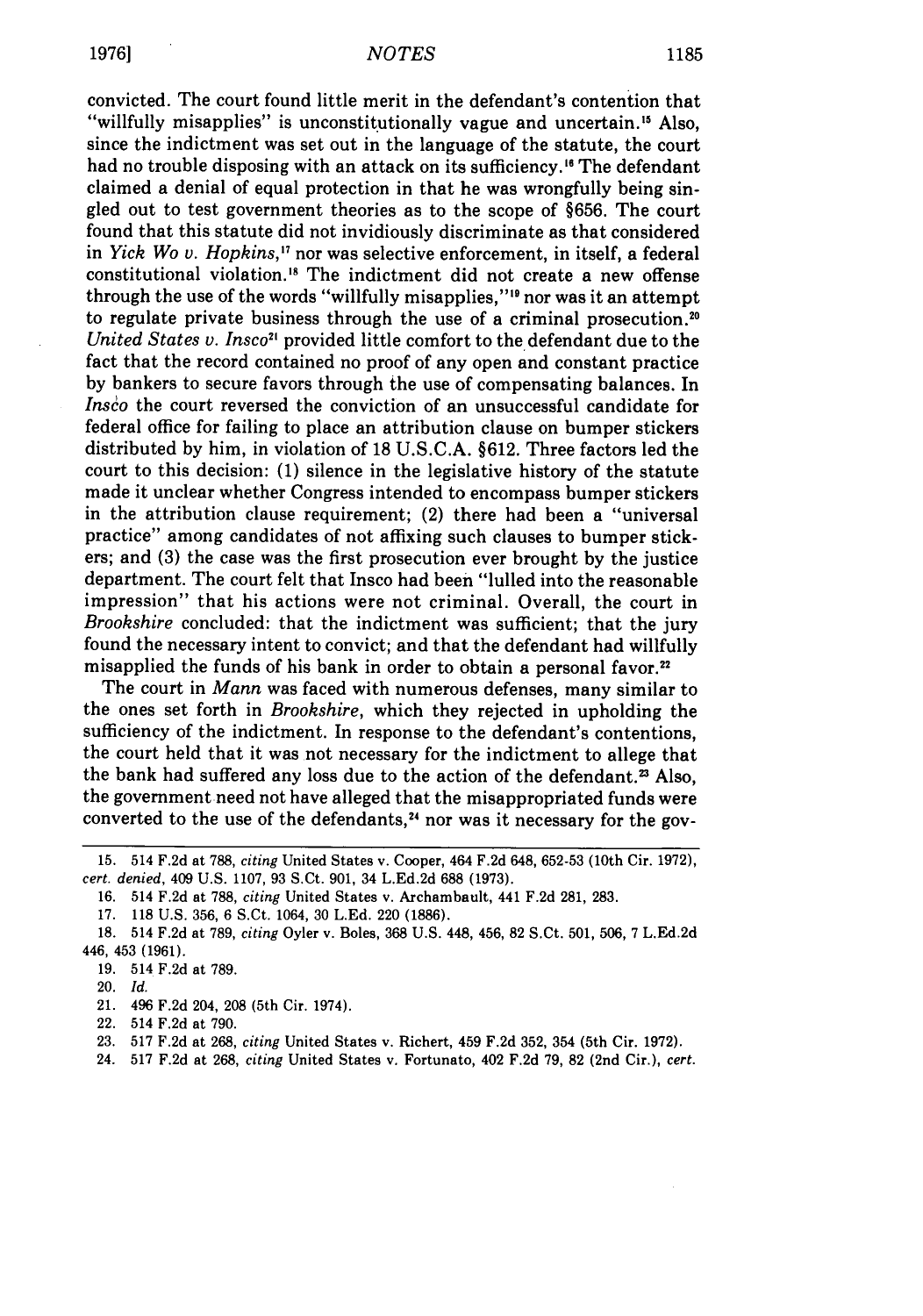ernment to allege that the misapplication was without the knowledge and consent of the board of directors of the Waco bank.<sup>25</sup>

In addition to the defenses that went to the sufficiency of the indictment, the defendant set forth several constitutional defenses which also did not sway the court in upholding the indictment. The defendants argued that the double jeopardy clause prohibited the government's appeal. Their basis for this contention was *United States v. Lewis,"6* where the district court's dismissal of an indictment after an evidentiary hearing *but before trial* was subsequently upheld by the court of appeals. The Supreme Court, however, has vacated the decision in *Lewis27* and remanded the case for consideration in light of the Court's decision in *Serfass v. United States,2 <sup>8</sup>* which reiterated the principle that jeopardy does not attach until the defendant is "put to trial before the trier of facts, whether the trier be a jury or a judge."<sup>29</sup> In addition to the double jeopardy defense, the defendants contended that the ex post facto clause barred the prosecution in this case. They argued that their activities prior to the promulgation of Banking Circular No. 31 were not considered illegal, and that to hold them as such, at this point, would be unconstitutional. The flaw in that argument, however, was that Banking Circular No. 31 was not the point at which the defendant's prior activities became illegal. 18 U.S.C.A. §656 and its penalty long predated the defendant's prosecution, and it is upon this statute that the government based its case. The defendants next contended that the prosecution should be prohibited because it was an ex post facto application of criminal sanctions and an unlawful retroactive application of government policy. They contended that there had been no prosecutions of the present nature or specific warning that the conduct under scrutiny in this case was deemed to be criminal prior to the issuance of Banking Circular No. 31. This defense was based on the rationale set forth in *Raley v. Ohio,30* which prohibited prosecution of a citizen for exercising a privilege that the state had indicated was available to him, and also, prohibited prosecution if the government's conduct had "actively misled" the person in order to prosecute. In addition to *Raley,* the defendants relied on *United States v. Laub*,<sup>31</sup> which held that "citizens may not be punished for actions undertaken in good faith reliance upon authoritative assurance that punishment will not attach."<sup>32</sup> Thus, in order for the defendants to invoke the *Raley-Laub* rationale, they had to prove that there had been a widespread

*denied,* 394 U.S. 933, 89 S.Ct. 1205, 22 L.Ed.2d 463 (1969).

<sup>25. 517</sup> F.2d at 268, *citing* United States v. Klock, 210 F.2d 217, 220 (2nd Cir. 1954).

<sup>26. 492</sup> F.2d 126 (5th Cir. 1974).

<sup>27. 421</sup> U.S. 943, 95 S.Ct. 1671, 44 L.Ed.2d 97 (1975).

<sup>28. 420</sup> U.S. 377, 95 S.Ct. 1055, 43 L.Ed.2d 265 (1975).

<sup>29. 517</sup> F.2d at 266, *quoting* 420 U.S. at 391, 95 S.Ct. at 1062, 43 L.Ed.2d 275 (1975).

<sup>30. 360</sup> U.S. 423, 79 S.Ct. 1257, 3 L.Ed.2d 1344 (1959).

<sup>31. 385</sup> U.S. 475, 87 S.Ct. 574, 17 L.Ed.2d 526 (1967).

<sup>32. 385</sup> U.S. at 487, 87 **S** Ct. at 581, 17 L.Ed.2d 534 (1967).